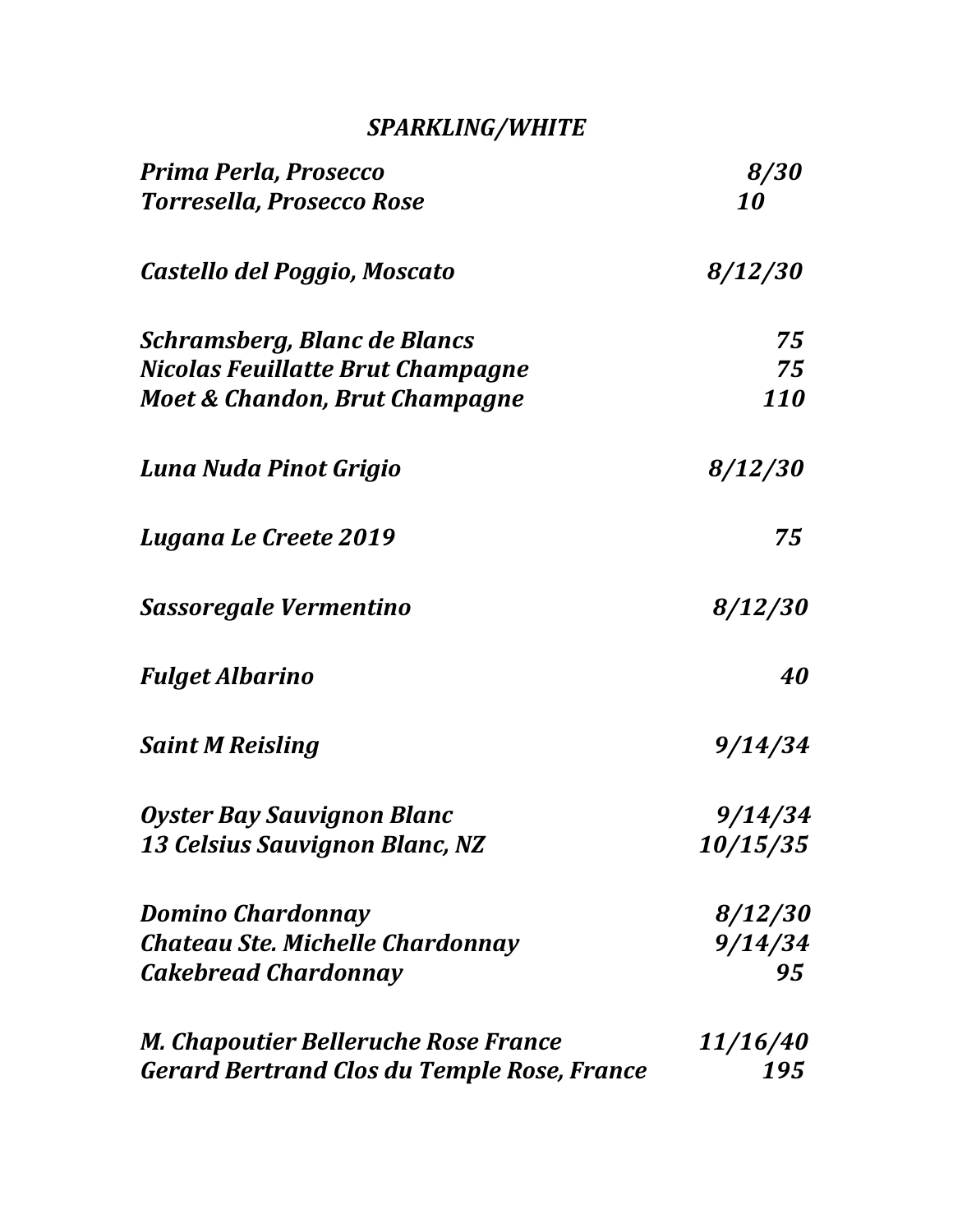# *RED WINE*

| Carletto Montepulciano                              | 8/12/30        |
|-----------------------------------------------------|----------------|
| <b>Argento Malbec</b>                               | 8/12/30        |
| Austin Hope "Troublemaker" Red Blend, CA            | 9/14/34        |
| <b>Lucente Red Blend, Italy</b>                     | 55             |
| Chateau Ste. Michelle Artists Series Blend, WA      | 85             |
| Girard Artistry Red Blend, Napa 2018                | 85             |
| <b>Ridge Three Valleys, Sonoma</b>                  | 60             |
| Orin Swift Abstract, Napa                           | 65             |
| <b>Bogle Vineyards Phantom, CA</b>                  | 45             |
| <b>Douro Portal Mural, Portugal</b>                 | 42             |
| Douro Portal Colheita, Portugal                     | 48             |
| <b>Antinori Tiganello, Italy 2018</b>               | 195            |
| <b>Austin Hope Treana, Paso Robles 2014</b>         | 55             |
| <b>Benziger Estate Tribute, Sonoma 2012</b>         | 145            |
| <b>BV Tapestry, Napa 2016</b>                       | 150            |
| <b>Gerard Bertrand Clos D'Ora 2015</b>              | 395            |
| <b>Angels Ink Pinot Noir, CA</b>                    | 9/14/34        |
| <b>Inscription Pinot Noir, OR</b>                   | 40             |
| <b>Emeritus Pinot Noir, CA</b>                      | 75             |
| The Calling Pinot Noir, Monterey 2018               | 90             |
| <b>Black Stallion Pinot Noir, Los Carneros 2016</b> | 60             |
| Coho Pinot Noir, Napa 2011                          | 75             |
| <b>Stone Cellar Merlot</b>                          | <i>8/12/30</i> |
| <b>Stone Cellar Cabernet Sauvignon</b>              | 8/12/30        |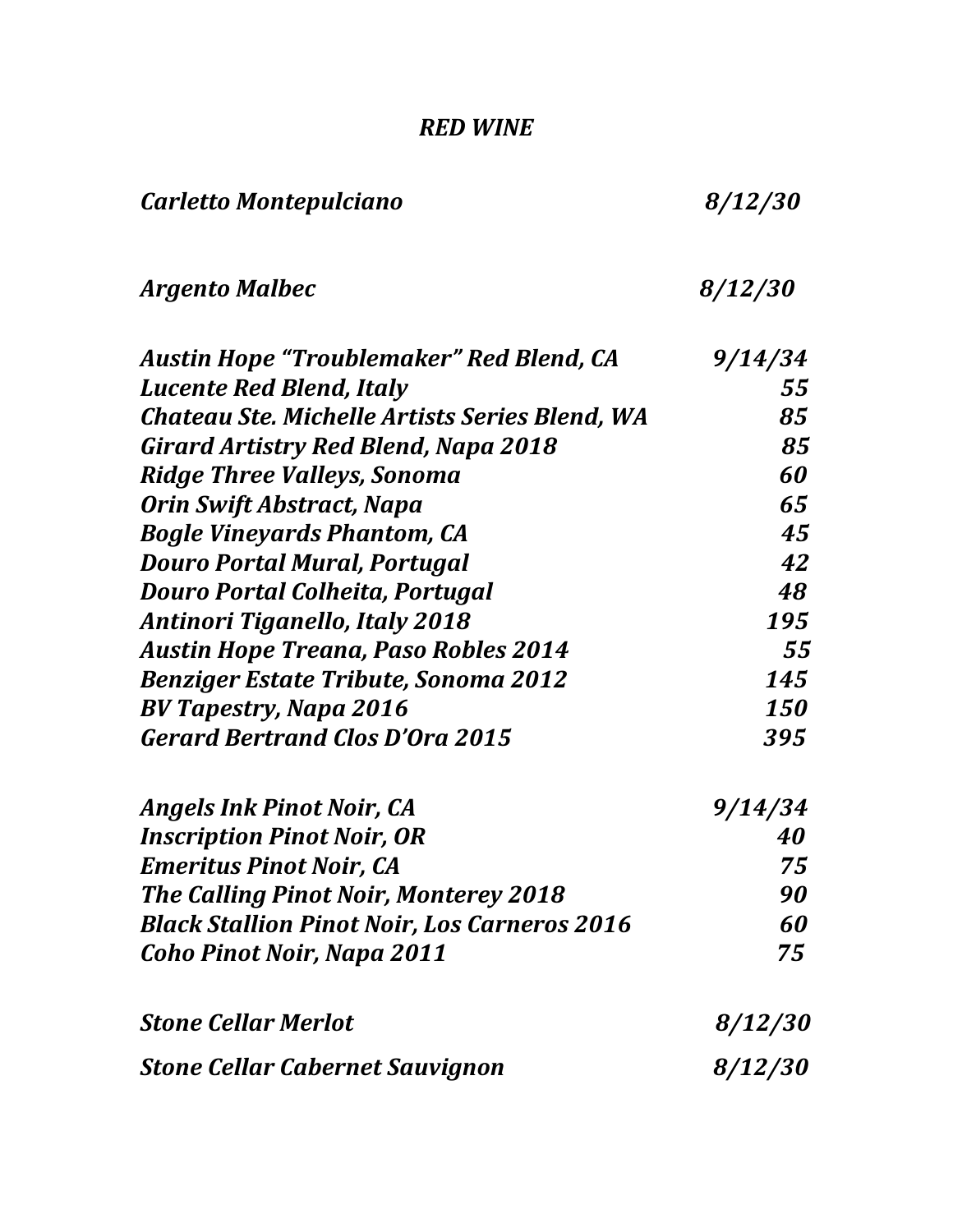| <b>Hayes Ranch Cabernet Sauvignon</b>                      | 9/14/34           |
|------------------------------------------------------------|-------------------|
| Justin Cabernet Sauvignon                                  | 55                |
| Clay Shannon Cabernet, Napa 2017                           | 40                |
| <b>High Valley Cabernet, CA 2017</b>                       | 45                |
| <b>Matthew Joseph Cabernet, Napa 2018</b>                  | 45                |
| <b>Beringer Knights Valley Cabernet, Sonoma 2018</b>       | 60                |
| Simi Cabernet Sauvignon, Sonoma 2018                       | 60                |
| <b>Swanson Cabernet, Napa 2018</b>                         | 60                |
| <b>Francis Coppola Directors Cut Cabernet, Sonoma 2018</b> | 60                |
| <b>Raymond Cabernet Sauvignon</b>                          | 65                |
| Louis Martini Cabernet, Napa 2016                          | 90                |
| <b>Vina Robles Cabernet, Paso Robles 2017</b>              | 75                |
| <b>Groth Cabernet Sauvignon, Napa 2017</b>                 | 100               |
| <b>J Lohr Carols Vineyard Cabernet, Napa 2015</b>          | 100               |
| <b>Black Stallion Cabernet, Napa 2017</b>                  | <b>110</b>        |
| <b>Black Stallion Gaspare Cabernet, Napa 2017</b>          | <b>130</b>        |
| <b>Austin Hope Paso Robles Cabernet Sauvignon 2015</b>     | <b>140</b>        |
| Mt. Brave Cabernet, Napa 2011                              | <b>140</b>        |
| Cakebread Cabernet, Napa 2018                              | 145               |
| <b>Sterling Platinum Cabernet, Napa 2015</b>               | <i><b>150</b></i> |
| <b>Black Stallion Transcendent Cabernet, Napa 2014</b>     | 195               |
| Michael Mondavi "M" Cabernet, Napa 2014                    | <i><b>240</b></i> |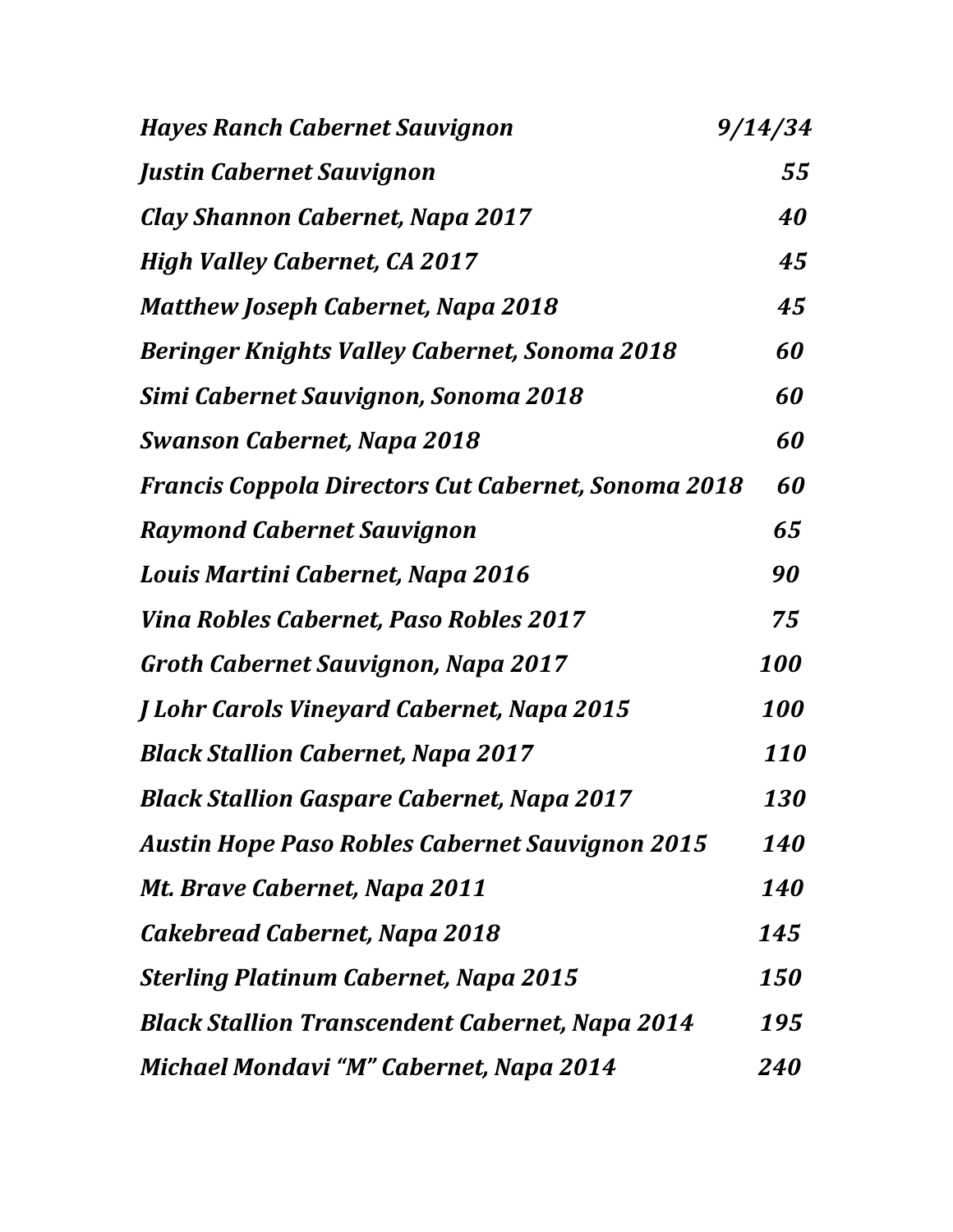# *ITALIAN WINES*

| <b>CaMaiol Giome 2017</b>                                  | 45  |
|------------------------------------------------------------|-----|
| <b>Sassoregale Sangiovese 2017</b>                         | 50  |
| Lamole Lamole Chianti Classico 2016                        | 60  |
| <b>Antinori Il Bruciato 2019</b>                           | 65  |
| Chioccioli Chianti Classico Reserva 2010                   | 65  |
| Silverado Borreo Sangiovese, Napa 2018                     | 75  |
| La Poderina Brunello 2016                                  | 95  |
| Camigliano Brunello 2016                                   | 105 |
| <b>Fossacolle Brunello 2016</b>                            | 130 |
| <b>Antinori Guada al Tasso 2017</b>                        | 195 |
| <b>HALF BOTTLES OF WINE</b>                                |     |
| Santa Margherita Brut Rose                                 | 42  |
| <b>Santa Margherita Prosecco</b>                           | 35  |
| Casal Garcia Vinho Verde                                   | 16  |
| <b>Gerard Bertrand Cote des Roses Rose</b>                 | 24  |
| <b>Angeline Pinot Noir</b>                                 | 24  |
| <b>Robert Mondavi Private Selection Cabernet Sauvignon</b> | 24  |
| Justin Cabernet Sauvignon                                  | 36  |
|                                                            |     |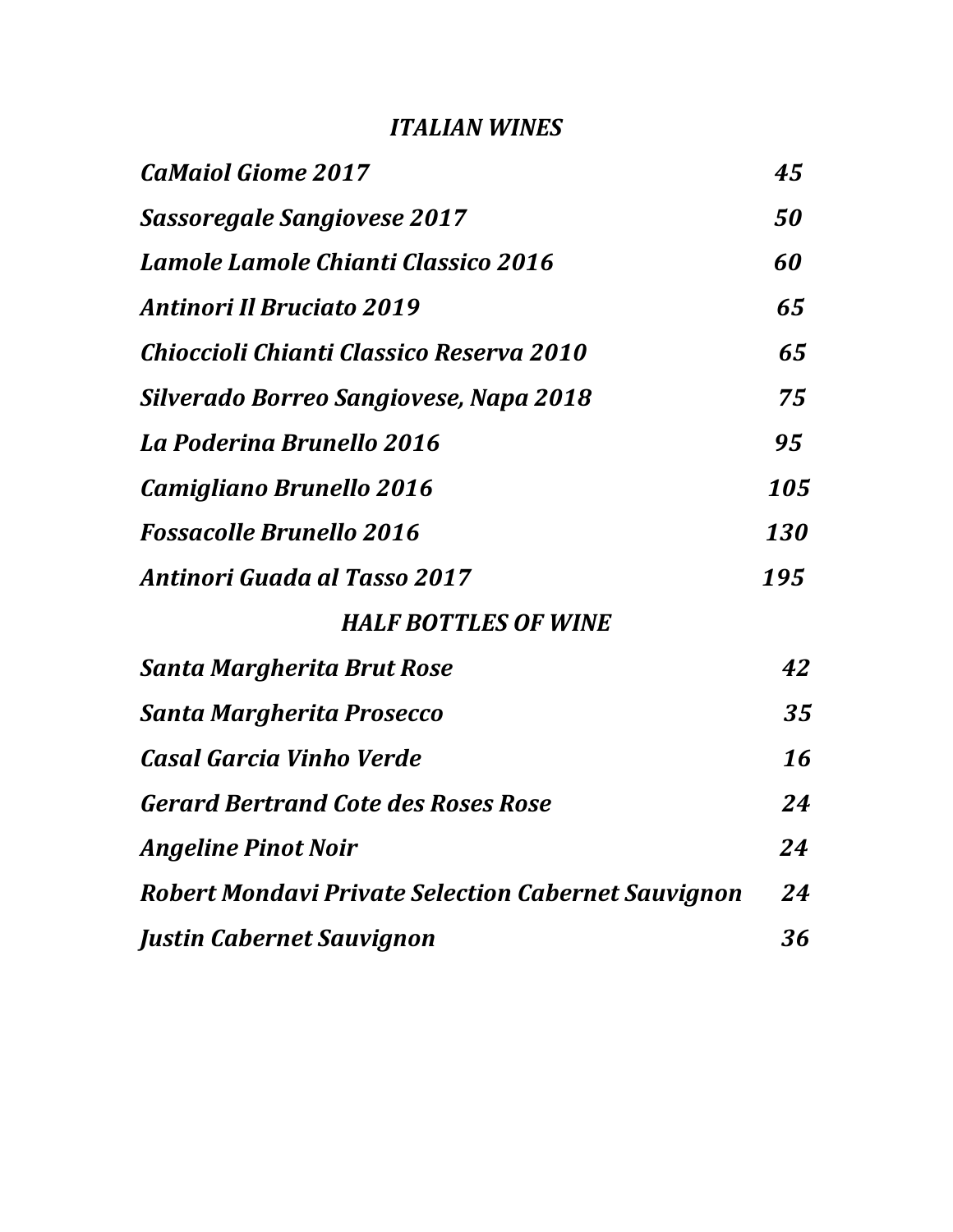# *SIGNATURE COCKTAILS*

*Virtually Exhausted~ vanilla vodka, coffee liquer, espresso*

*Distantini ~ raspberry vodka, pomegranate liquer, lemonade*

*Mask O Mule ~ Tito's, ginger beer, lime juice*

*6 Feet Sweet ~ coconut rum, melon liquer, amaretto, pineapple juice*

*The Hartford ~ Hendricks Gin, Elder Flower Liquer, sour mix*

*Bourbon Mule ~ Bulleit Bourbon, lime juice, ginger beer*

*SummaTime ~ Ciroc Summer Citrus Vodka, soda water, splash cran*

*BOTTLED BEER* 

*Bud, Bud Light, Stella Artois, Corona Extra, Corona Light, Sam Adams Lager, Mich Ultra, Heineken 0.0(no alcohol)*

### *DRAFT*

#### *BEER*

*Counter Weight Work Horse Pilsner 5% Lawson's SIP of Sunshine IPA 8% Sam Adams Summer Ale 5.3% Back East Ice Cream Man IPA 6.4% Zero Gravity Green State Lager 4.9%*

*HARD CIDER Blue Hills Orchard Stormalong 16 oz. can 5%*

*Blakes TropiColada 12 oz. can 6.9%*

#### *HARD SELTZER*

*Truly ~ Watermelon/Kiwi, Pineapple, Mango, Passion Fruit White Claw ~ Tangerine, Lemon, Watermelon, Passion Fruit*